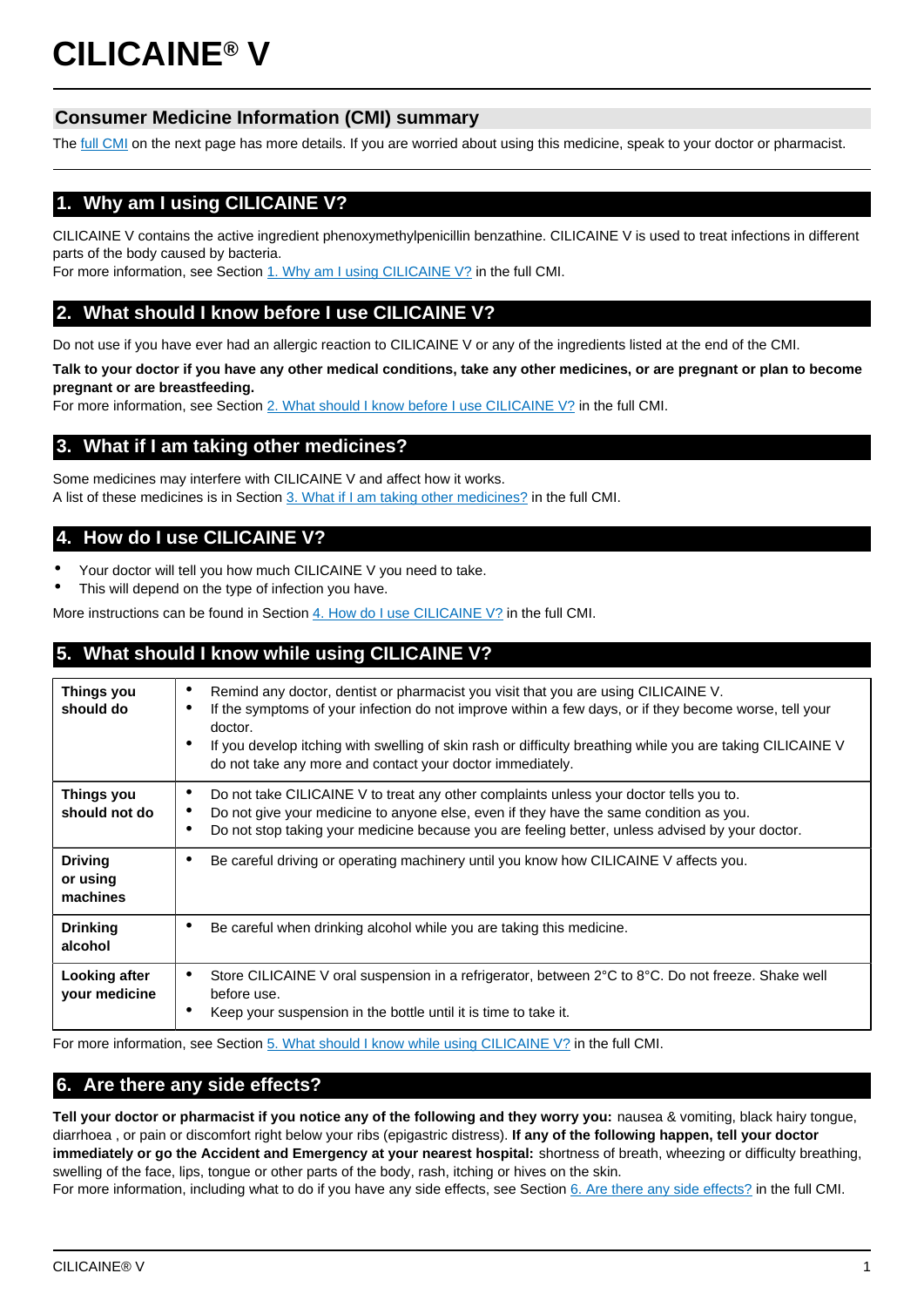<span id="page-1-0"></span>**Active ingredient(s):** phenoxymethylpenicillin benzathine

## **Consumer Medicine Information (CMI)**

This leaflet provides important information about using CILICAINE V. **You should also speak to your doctor or pharmacist if you would like further information or if you have any concerns or questions about using CILICAINE V.**

#### **Where to find information in this leaflet:**

- [1. Why am I using CILICAINE V?](#page-1-1)
- [2. What should I know before I use CILICAINE V?](#page-1-2)
- [3. What if I am taking other medicines?](#page-1-3)
- [4. How do I use CILICAINE V?](#page-1-4)
- [5. What should I know while using CILICAINE V?](#page-2-0)
- [6. Are there any side effects?](#page-3-0)
- [7. Product details](#page-3-1)

## <span id="page-1-1"></span>**1. Why am I using CILICAINE V?**

#### **CILICAINE V contains the active ingredient**

**phenoxymethylpenicillin benzathine.** CILICAINE V belongs to a group of medicines called penicillins. It works by killing the bacteria that are causing the infection. It will not work against infections caused by viruses such as colds or the flu.

#### **CILICAINE V is used to treat infections in different parts of the body caused by bacteria.**

#### **Ask your doctor or pharmacist if you have any questions about why CILICAINE V has been prescribed for you.**

Your doctor may have prescribed this medicine for another purpose.

This medicine is not addictive.

This medicine is only available on a doctor's prescription.

## <span id="page-1-2"></span>**2. What should I know before I use CILICAINE V?**

#### **Warnings**

#### **Do not use CILICAINE V if:**

- you are allergic to any medicine containing phenoxymethylpenicillin benzathine, other penicillins, cephalosporins as you may have an increased chance of being allergic to CILICAINE V if you are allergic to this or any of the ingredients listed at the end of this leaflet. Some of the symptoms of an allergic reaction may include:
	- o shortness of breath
	- o wheezing or difficulty breathing
	- o swelling of the face, lips, tongue or other parts of the body
	- o rash, itching or hives on the skin
	- o nausea, vomiting and diarrhoea

Always check the ingredients to make sure you can use this medicine.

#### **Do not take this medicine after the expiry date printed on the pack or if the packaging is torn or shows signs of tampering.**

If it has expired or is damaged, return it to your pharmacist for disposal.

#### **If you are not sure whether you should start taking this medicine, contact your doctor.**

#### **Check with your doctor if you:**

- have any allergies to any other medicines, foods, preservatives or dyes
- have or have had any of the following medical conditions:
	- o asthma
	- o kidney problems

#### **If you have not told your doctor about any of the above, tell them before you start CILICAINE V.**

During treatment, you may be at risk of developing certain side effects. It is important you understand these risks and how to monitor for them. See additional information under Section [6. Are there any side effects](#page-3-0)?

#### **Pregnancy and breastfeeding**

#### **Tell your doctor if you are pregnant or plan to become pregnant or are breastfeeding.**

Your doctor can discuss with you the risks and benefits involved.

Like most medicines, CILICAINE V is not recommended during pregnancy of breast-feeding.

## <span id="page-1-3"></span>**3. What if I am taking other medicines?**

**Tell your doctor or pharmacist if you are taking any other medicines, including any medicines, vitamins or supplements that you buy without a prescription from your pharmacy, supermarket or health food shop.**

Some medicines and CILICAINE V may interfere with each other.

#### **Tell your doctor or pharmacist if you are taking any oral contraceptive pills.**

You may need to use other birth control methods while you are taking CILICAINE V.

**Check with your doctor or pharmacist if you are not sure about what medicines, vitamins or supplements you are taking and if these affect CILICAINE V.**

# <span id="page-1-4"></span>**4. How do I use CILICAINE V?**

#### **Follow all directions given to you by your doctor or pharmacist carefully.**

They may differ from the information contained in this leaflet.

If you do not understand the instructions on the bottle, ask your doctor or pharmacist for help.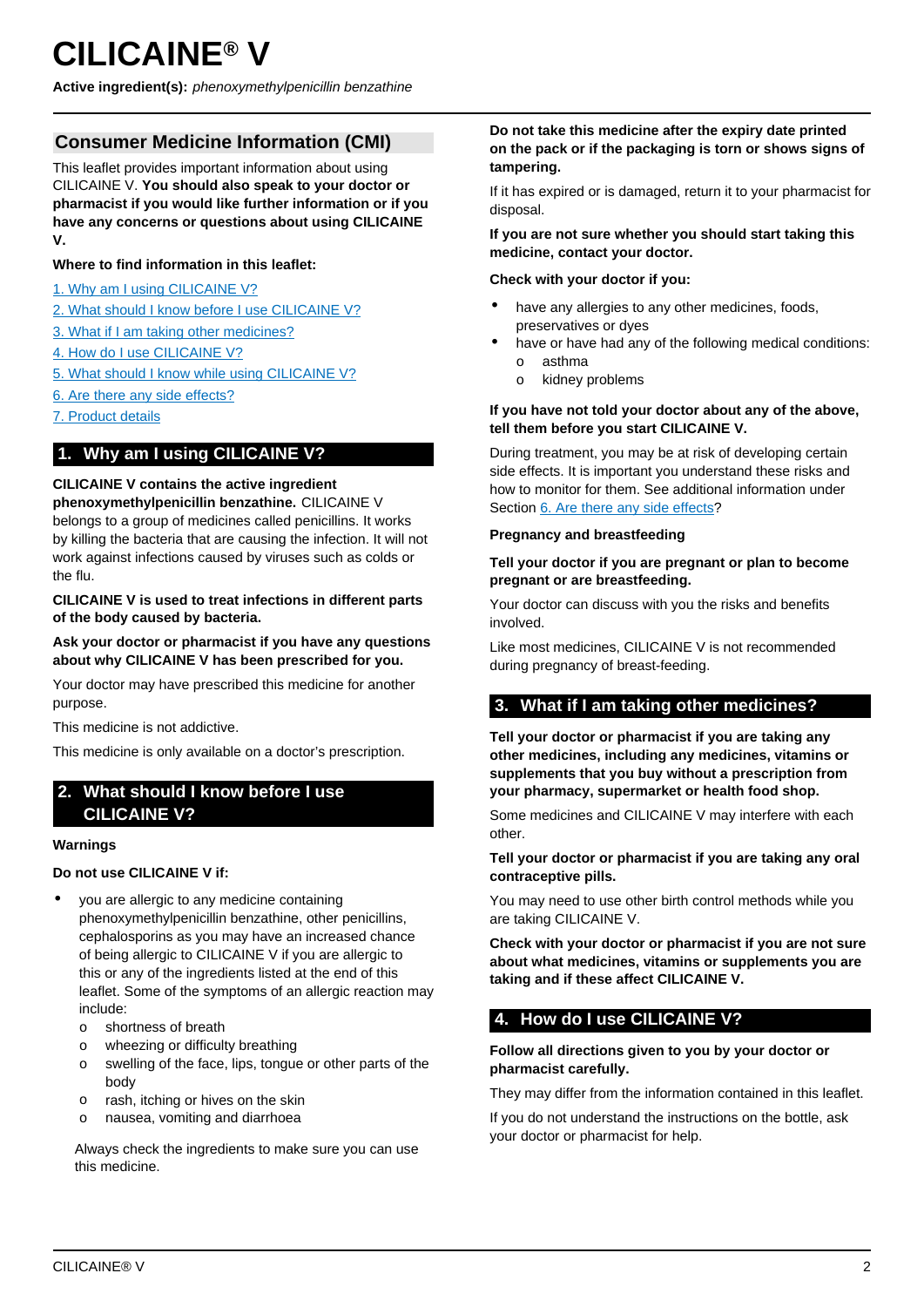#### **How much to take**

- Follow the instructions provided when CILICAINE V was prescribed, including the number of days it should be taken.
- **Adults**: 250 mg to 500 mg every four to six hours, preferable one hour before food.
- Prevention of recurrence following rheumatic fever: 250 mg twice a day continuously.
- **Children**: the dose varies depending on their age, weight and how sick they are.
- Your doctor may adjust your dose depending on the type and severity of the infection.

#### **When to take CILICAINE V**

- **CILICAINE V should be taken at about the same time each day.**
- Taking it at the same time each day will have the best effect. It will also help you remember when to take it.
- Your medicine is best taken on an empty stomach (one hour before meals and at bedtime), unless otherwise directed by your doctor

#### **How to take CILICAINE V**

- **Shake the bottle well before each dose and accurately measure the dose with a medicine measure.**
- Shaking the bottle and using a medicine measure will make sure that you get the correct dose. You can buy a medicine measure from your pharmacist.

#### **How long to take it**

• Continue taking your medicine for as long as your doctor tells you.

#### **What if I am feeling better?**

- The whole course of antibiotics should be taken, even if you are feeling better. If you stop taking antibiotics too soon the infection may start up again because not all the infection has been killed.
- If your symptoms do not improve within a few days of starting CILICAINE V, or if they have become worse, check with your doctor.

#### **If you forget to take CILICAINE V**

CILICAINE V should be taken regularly at the same time each day.

**If it almost time for your next dose, skip the dose you missed and take you next dose when you are meant to.**

**Otherwise, take it as soon as you remember, and then go back to taking you medicine as you would normally.**

**Do not take double dose to make for the dose that you missed.**

This may increase the chance of you getting an unwanted side effect.

**If you are not sure what to do, ask your doctor or pharmacist.**

**If you have trouble remembering to take your medicine, ask your pharmacist for some hints.**

## **If you use too much CILICAINE V**

If you think that you have taken too much CILICAINE V, you may need urgent medical attention.

## **You should immediately:**

- phone the Poisons Information Centre (Australia telephone 13 11 26) for advice, or
- contact your doctor, or
- go to the Emergency Department at your nearest hospital.

**You should do this even if there are no signs of discomfort or poisoning.**

## <span id="page-2-0"></span>**5. What should I know while using CILICAINE V?**

## **Things you should do**

- **If the symptoms of your infection do not improve within a few days, or if they become worse, tell your doctor.**
- **If you develop itching with swelling of skin rash or difficulty breathing while you are taking CILICAINE V do not take any more and contact your doctor immediately.**
- **If you get severe diarrhoea tell your doctor, pharmacist or nurse immediately. Do this even if it occurs several weeks after CILICAINE V has been stopped.**

Diarrhoea may mean that you have a serious condition affecting your bowel. You may need urgent medical care. Do not take any diarrhoea medicine without first checking with your doctor.

• **If you get a sore white mouth or tongue while taking or soon after stopping CILICAINE V, tell your doctor. Also tell your doctor if you get vaginal itching or discharge.**

This may mean you have a fungal infection called thrush. Sometimes the use of CILICAINE V allows fungi to grow and the above symptoms to occur. CILICAINE V does not work against fungi.

- **If you become pregnant while taking CILICAINE V tell your doctor.**
- **If you are about to be started on any new medicine, remind your doctor and pharmacist that you are taking CILICAINE V.**
- **If you are about to have any blood tests, tell your doctor that you are taking this medicine.**

It may interfere with the results of some tests.

• **Tell any other doctors, dentists, and pharmacists who treat you that you are taking this medicine.**

## **Things you should not do**

- **Do not take CILICAINE V to treat any other complaints unless your doctor tells you to.**
- **Do not give your medicine to anyone else, even if they have the same condition as you.**
- **Do not stop taking your medicine because you are feeling better, unless advised by your doctor.**

If you do not complete the full course prescribed by your doctor, all of the bacteria causing your infection may not be killed. These bacteria may continue to grow and multiply so that your infection may not clear completely or it may return.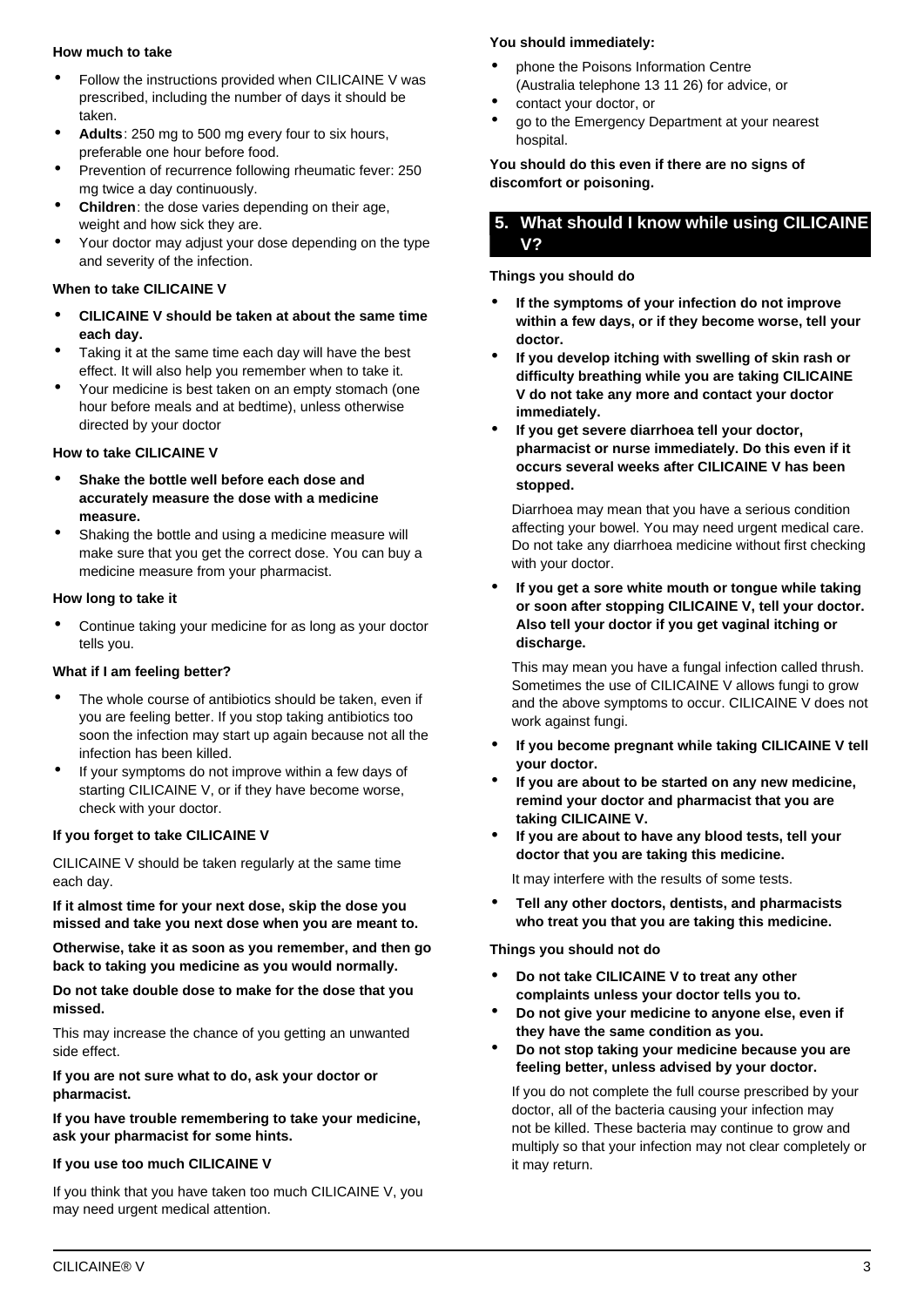#### **Driving or using machines**

#### **Be careful before you drive or use any machines or tools until you know how CILICAINE V affects you.**

CILICAINE V generally does not cause any problems with your ability to drive a car or operate machinery. However, as with many other medicines, this medicine may cause dizziness/drowsiness/tiredness in some people.

## **Drinking alcohol**

## **Tell your doctor if you drink alcohol.**

Avoid drinking alcohol while taking CILICAINE V and for several days after completing a course of treatment with CILICAINE V.

### **Looking after your medicine**

**Keep your suspension in the bottle until it is time to take it.**

**Store CILICAINE V oral suspension in a refrigerator, between 2°C to 8°C. Do not freeze. Shake well before use.**

**Keep it where children cannot reach it**

## **Getting rid of any unwanted medicine**

**If your doctor tells you to stop using CILICAINE V or it has passed its expiry date, ask your pharmacist what to do with any CILICAINE V left over.**

# <span id="page-3-0"></span>**6. Are there any side effects?**

#### **Tell your doctor or pharmacist as soon as possible if you do not feel well while you are using CILICAINE V.**

CILICAINE V helps most people with infections, but it may have some unwanted side effects in a few people.

All medicines can have side effects. Sometimes they are serious, most of the time they are not. You may need medical attention if you get some of the side effects.

**Do not be alarmed by the following lists of side effects. You may not experience any of them.**

**Ask your doctor or pharmacist to answer any questions you may have.**

#### **Less serious side effects**

| Less serious side effects             | What to do      |
|---------------------------------------|-----------------|
| nausea & vomiting                     | Speak to your   |
| black hairy tongue                    | doctor or       |
| diarrhoea                             | pharmacist if   |
| pain or discomfort right below        | you have any    |
| your ribs in the area of your upper   | of these less   |
| abdomen (epigastric distress)         | serious side    |
| The above list includes the more      | effects and     |
| common side effects of your medicine. | they worry you. |

#### **Serious side effects**

| Serious side effects                  | What to do       |
|---------------------------------------|------------------|
| shortness of breath                   | <b>Call your</b> |
| wheezing or difficulty breathing      | doctor straight  |
| swelling of the face, lips, tongue or | away, or go      |
| other parts of the body               | straight to the  |

| Serious side effects                                                                                                                                                                                                                                                                       | What to do                                                                                                              |
|--------------------------------------------------------------------------------------------------------------------------------------------------------------------------------------------------------------------------------------------------------------------------------------------|-------------------------------------------------------------------------------------------------------------------------|
| rash, itching or hives on the skin<br>The above list includes very serious<br>side effects. You may need urgent<br>medical attention or hospitalisation.<br>These side effects are very rare.                                                                                              | <b>Emergency</b><br>Department at<br>your nearest<br>hospital if you<br>notice any of<br>these serious<br>side effects. |
| Severe abdominal cramps or<br>stomach cramps<br>Watery and severe diarrhoea,<br>which may also be bloody<br>Fever, in combination with one or<br>both of the above                                                                                                                         | Tell your<br>doctor<br>immediately if<br>you notice any<br>of the following<br>side effects.                            |
| These are rare but serious side<br>effects. CILICAINE V can change<br>bacteria, which is normally present in<br>the bowel and normally harmless, to<br>multiply and therefore cause the above<br>symptoms. You may need urgent<br>medical attention. However, this side<br>effect is rare. | particularly<br>if they occur<br>several weeks<br>after stopping<br>treatment with<br><b>CILICAINE V</b>                |

#### **Do not take any diarrhoea medicine without first checking with your doctor.**

#### **Tell your doctor or pharmacist if you notice anything else that may be making you feel unwell.**

Other side effects not listed here may occur in some people.

## **Reporting side effects**

After you have received medical advice for any side effects you experience, you can report side effects to the Therapeutic Goods Administration online at [www.tga.gov.au/](http://www.tga.gov.au/reporting-problems) [reporting-problems](http://www.tga.gov.au/reporting-problems). By reporting side effects, you can help provide more information on the safety of this medicine.

**Always make sure you speak to your doctor or pharmacist before you decide to stop taking any of your medicines.**

# <span id="page-3-1"></span>**7. Product details**

This medicine is only available with a doctor's prescription.

## **What CILICAINE V contains**

| <b>Active ingredient</b><br>(main ingredient)         | CILICAINE V contains<br>40.27 mg per mL of<br>Phenoxymethylpenicillin<br>benzathine as the active<br>ingredient (equivalent<br>to 30 mg per mL of<br>phenoxymethylpenicillin).                               |
|-------------------------------------------------------|--------------------------------------------------------------------------------------------------------------------------------------------------------------------------------------------------------------|
| <b>Other ingredients</b><br>(inactive<br>ingredients) | <b>Apricot Flavouring Super</b><br>Alpina 58% (ARTG PI No:<br>106680)<br>Butylated hydroxyanisole<br>Citric acid<br>Polysorbate 80<br>Potassium sorbate<br><b>Purified water</b><br>Sodium citrate dihydrate |